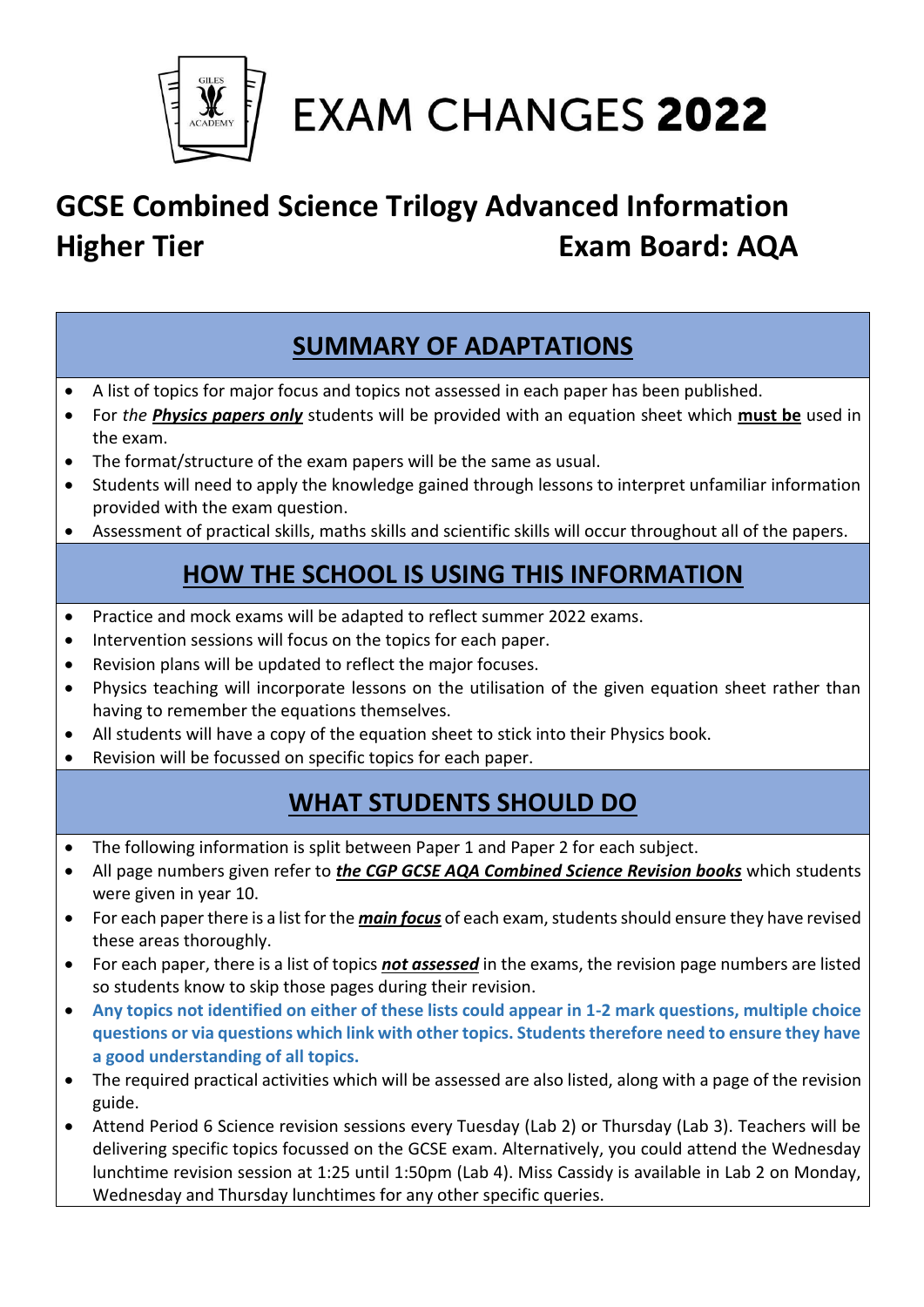### **Biology Paper 1**

| <b>Major Focus</b>                                                                                         | <b>Not assessed</b> |                                             |              |  |  |  |  |
|------------------------------------------------------------------------------------------------------------|---------------------|---------------------------------------------|--------------|--|--|--|--|
| <b>Topic</b>                                                                                               | <b>Pages</b>        | <b>Topic</b>                                | <b>Pages</b> |  |  |  |  |
| Chromosomes, mitosis and the cell cycle                                                                    | 15                  | <b>Microscopy</b>                           | $12 - 13$    |  |  |  |  |
| <b>Stem cells</b>                                                                                          | 16                  | <b>Diffusion</b>                            | 17           |  |  |  |  |
| The human digestive system                                                                                 | $27 - 28$           | <b>Osmosis</b>                              | 18           |  |  |  |  |
| The heart and blood vessels                                                                                | $31 - 32$           | Active transport                            | 19           |  |  |  |  |
| <b>Blood</b>                                                                                               | 33                  | <b>Plant Tissue</b>                         | 39           |  |  |  |  |
| Coronary heart disease: a non-                                                                             | $34 - 35$           | Plant organ systems                         | 39-41        |  |  |  |  |
| communicable disease                                                                                       |                     |                                             |              |  |  |  |  |
| <b>Health issues</b>                                                                                       | 36                  | Viral diseases, fungal and protest diseases | 44           |  |  |  |  |
| The effect of life-style on some non-                                                                      | 37                  | <b>Bacterial diseases</b>                   | 45           |  |  |  |  |
| communicable diseases                                                                                      |                     |                                             |              |  |  |  |  |
| Cancer                                                                                                     | 38                  | Fighting disease - human defence systems    | 46           |  |  |  |  |
| <b>Photosynthetic reaction</b>                                                                             | 50                  | Use of glucose from photosynthesis          | 50           |  |  |  |  |
| Rate of photosynthesis                                                                                     | $51 - 53$           | Response to exercise                        | 56           |  |  |  |  |
| Required practical activity 3: test for a range of carbohydrates, lipids and proteins - Page 29            |                     |                                             |              |  |  |  |  |
| Required practical 4: investigate the effect of pH on the rate of reaction of amylase enzyme, Page 26      |                     |                                             |              |  |  |  |  |
| Required practical activity 5: investigate the effect of light on the rate of photosynthesis of pondweed - |                     |                                             |              |  |  |  |  |

### **Biology Paper 2**

**Page** *52-53*

| <b>Major Focus</b>                                                                                                                           |              | <b>Not assessed</b>             |              |  |  |  |
|----------------------------------------------------------------------------------------------------------------------------------------------|--------------|---------------------------------|--------------|--|--|--|
| <b>Topic</b>                                                                                                                                 | <b>Pages</b> | <b>Topic</b>                    | <b>Pages</b> |  |  |  |
| The endocrine system                                                                                                                         | 62           | The nervous system              | 59-61        |  |  |  |
| Control of blood glucose concentration                                                                                                       | 63           | Contraception                   | 65           |  |  |  |
| Hormones in human reproduction                                                                                                               | 64           | Sexual and asexual reproduction | 69           |  |  |  |
| The use of hormones to treat human<br>infertility                                                                                            | 66           | DNA and the genome              | 68           |  |  |  |
| <b>Feedback systems</b>                                                                                                                      | 67           | <b>Genetic inheritance</b>      | $72 - 3$     |  |  |  |
| Levels or organisation in an ecosystem                                                                                                       | 86           | <b>Inherited disorders</b>      | 74           |  |  |  |
| How materials are cycled                                                                                                                     | 89-90        | Sex determination               | 71           |  |  |  |
| <b>Biodiversity</b>                                                                                                                          | 91           | <b>Variation</b>                | 75           |  |  |  |
| Waste management                                                                                                                             | 91           | Evolution                       | 76           |  |  |  |
| <b>Global warming</b>                                                                                                                        | 92           | Selective breeding              | 77           |  |  |  |
| <b>Maintaining biodiversity</b>                                                                                                              | 94           | <b>Genetic engineering</b>      | 78           |  |  |  |
|                                                                                                                                              |              | <b>Evidence for evolution</b>   | 76           |  |  |  |
|                                                                                                                                              |              | <b>Fossils</b>                  | 79           |  |  |  |
|                                                                                                                                              |              | Extinction                      | 76           |  |  |  |
|                                                                                                                                              |              | Resistant bacteria<br>80        |              |  |  |  |
|                                                                                                                                              |              | <b>Adaptations</b>              | 85           |  |  |  |
|                                                                                                                                              |              | Land use and deforestation      | 93           |  |  |  |
| Required practical activity 7: use sampling techniques to measure the population size of a common<br>species in a habitat - Pages 87-88, 240 |              |                                 |              |  |  |  |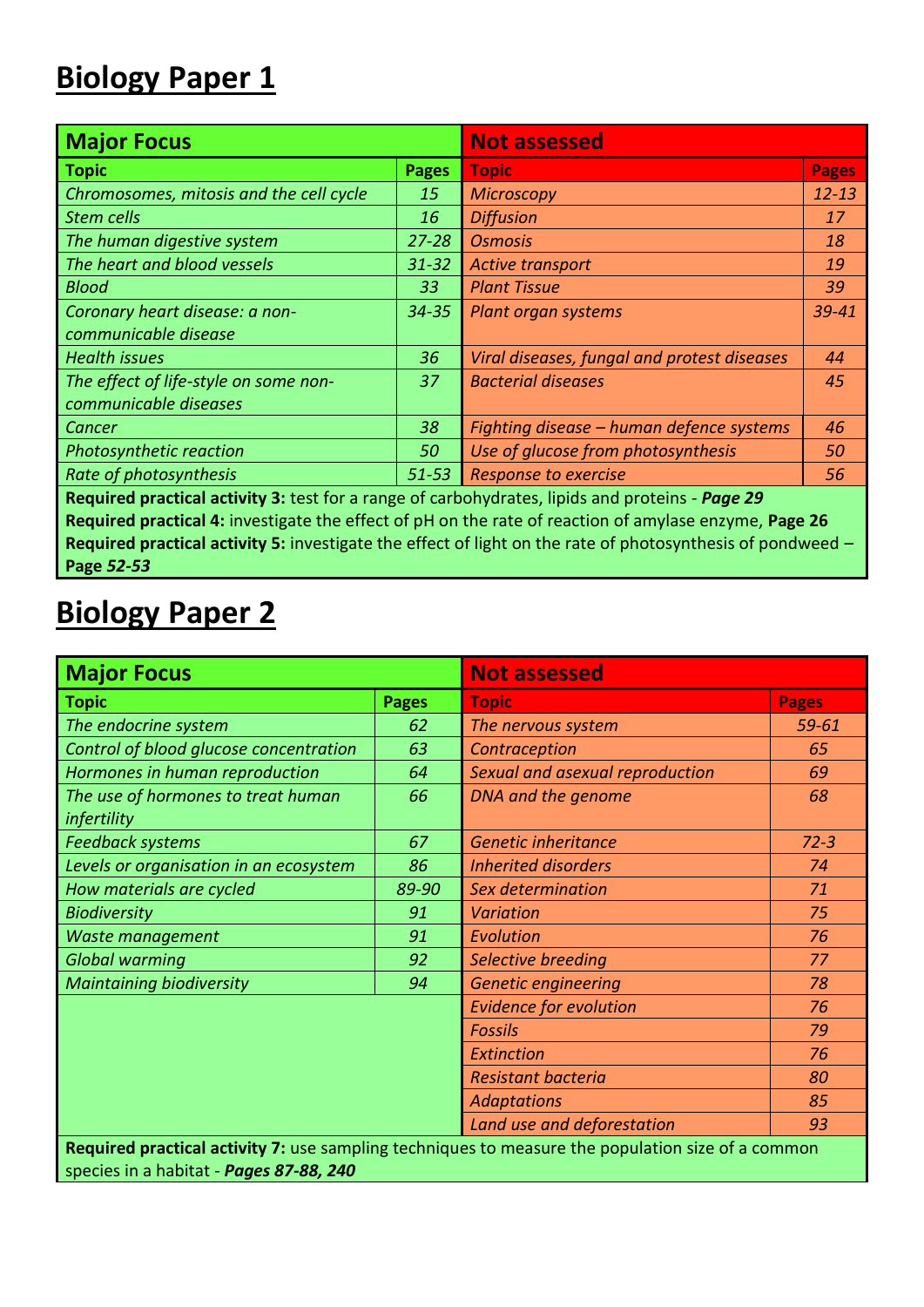### **Chemistry Paper 1**

| <b>Major Focus</b>                                | <b>Not assessed</b> |              |              |  |
|---------------------------------------------------|---------------------|--------------|--------------|--|
| <b>Topic</b>                                      | <b>Pages</b>        | <b>Topic</b> | <b>Pages</b> |  |
| Properties of ionic compounds                     | 114                 | N/A          | N/A          |  |
| Properties of simple molecules structures         | 116                 |              |              |  |
| Polymers and giant covalent                       | 117                 |              |              |  |
| Properties of metals and alloys                   | 119                 |              |              |  |
| <b>States of matter (including state symbols)</b> | 120-121             |              |              |  |
| Moles amounts of substances in equations          | 124-125             |              |              |  |
| Using moles to balance equations                  | 126                 |              |              |  |
| Limiting reactants                                | 127                 |              |              |  |
| <b>Concentrations of solutions</b>                | 128                 |              |              |  |
| The pH scale and neutralisation                   | 129                 |              |              |  |
| Strong and weak acids, reactions of acids         | 130-131             |              |              |  |
| The reactivity series                             | 132                 |              |              |  |
| Separating metals from metal oxides               | 133                 |              |              |  |
| <b>Redox reactions</b>                            | 134                 |              |              |  |
| <b>Electrolysis</b>                               | 135-136             |              |              |  |
| <b>Exothermic and Endothermic reactions</b>       | 138-140             |              |              |  |

**Required practical activity 8:** preparation of a pure, dry sample of a soluble salt from an insoluble oxide or carbonate - *Page 131*

**Required practical activity 9:** investigate what happens when aqueous solutions are electrolysed using inert electrodes - *Page 136, 236*

**Required practical activity 10:** investigate the variables that affect temperature changes in reacting solutions such as, e.g., acid plus metals, acid plus carbonates, neutralisations, displacement of metals - *Page 139*

### **Chemistry Paper 2**

| <b>Major Focus</b>                                                                                              | <b>Not assessed</b> |                        |              |  |
|-----------------------------------------------------------------------------------------------------------------|---------------------|------------------------|--------------|--|
| <b>Topic</b>                                                                                                    | <b>Pages</b>        | <b>Topic</b>           | <b>Pages</b> |  |
| Rates of reaction and factors affecting it                                                                      | 142-143             | <b>Tests for gases</b> | 155          |  |
| Calculating rates of reaction                                                                                   | 144-146             |                        |              |  |
| <b>Reversible reactions</b>                                                                                     | 147                 |                        |              |  |
| The effect of changing conditions, on equilibrium                                                               | 148                 |                        |              |  |
| Hydrocarbons and their properties                                                                               | 150                 |                        |              |  |
| <b>Fractional distillation and petrochemicals</b>                                                               | 151                 |                        |              |  |
| <b>Cracking and alkenes</b>                                                                                     | 152                 |                        |              |  |
| <b>Purity and formulations</b>                                                                                  | 153                 |                        |              |  |
| Paper chromatography                                                                                            | 154                 |                        |              |  |
| The Earth's atmosphere                                                                                          | 157                 |                        |              |  |
| Atmospheric pollutants from fuels                                                                               | <i>160</i>          |                        |              |  |
| Sustainable development                                                                                         | 161-162             |                        |              |  |
| Potable water, waste water treatment                                                                            | 164-165             |                        |              |  |
| <b>Desirived secretized estimity 11, investigate how changes in concentration offect the rates of reactions</b> |                     |                        |              |  |

**Required practical activity 11:** investigate how changes in concentration affect the rates of reactions - *Page 144-145*

**Required practical activity 12:** investigate how paper chromatography can be used to separate and tell the difference between coloured substances and calculate Rf values – *Page 100, 154*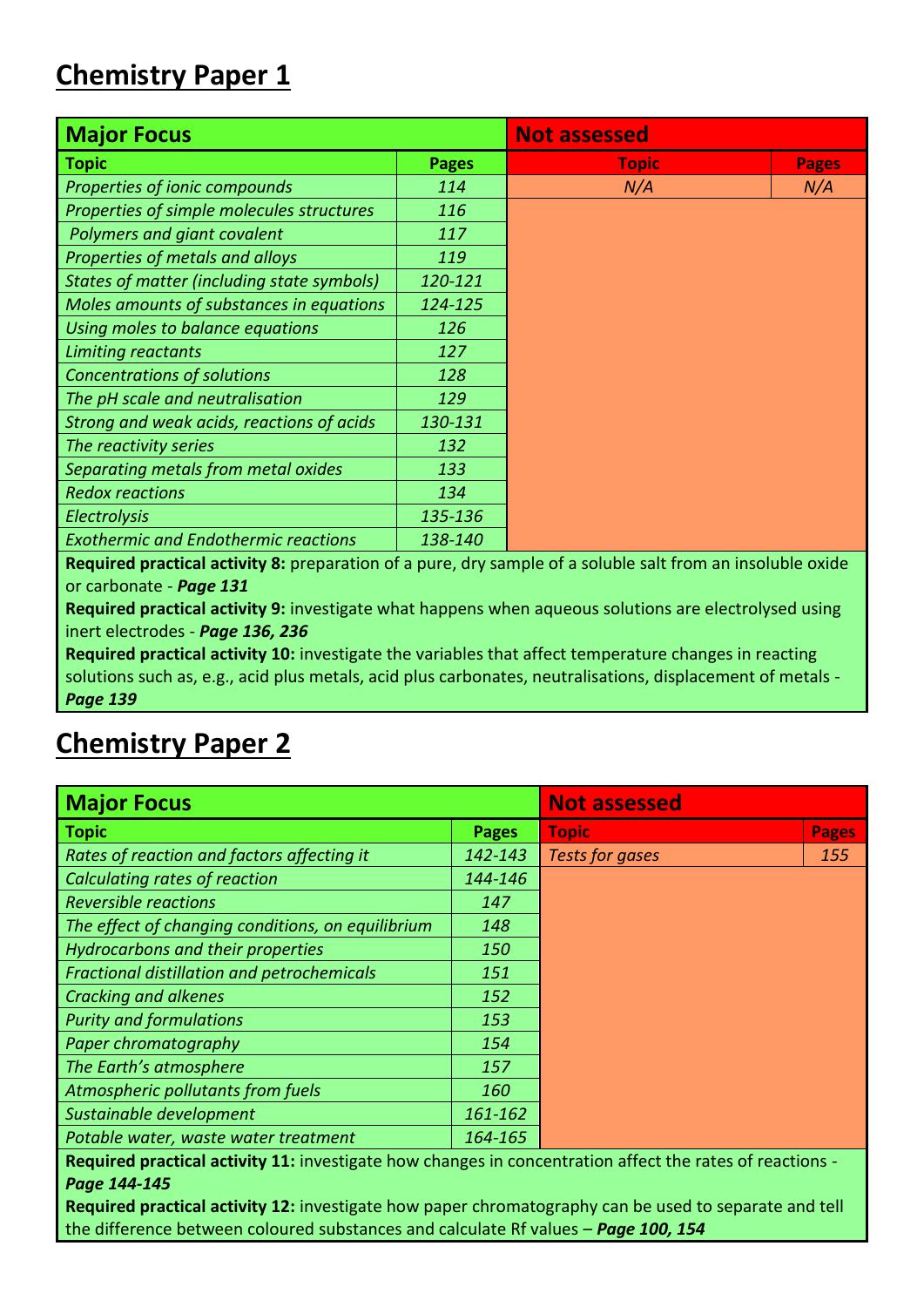### **Physics Paper 1**

| <b>Major Focus</b>                                                                                                |              | <b>Not assessed</b>          |                 |  |  |
|-------------------------------------------------------------------------------------------------------------------|--------------|------------------------------|-----------------|--|--|
| <b>Topic</b>                                                                                                      | <b>Pages</b> | <b>Topic</b>                 | <b>Pages</b>    |  |  |
| <b>Energy stores and systems</b>                                                                                  | 167          | Series and parallel circuits | 183-184         |  |  |
| Kinetic and potential energy stores                                                                               | 168          | Electricity in the home      | 186             |  |  |
| Power                                                                                                             | 187-188      | Internal energy              | <b>Part 193</b> |  |  |
| <b>The National Grid</b>                                                                                          | 189          | <b>Specific Latent heat</b>  | 194             |  |  |
| The particle model and motion in gases                                                                            | 191          |                              |                 |  |  |
| <b>Density of materials</b>                                                                                       | 192          |                              |                 |  |  |
| Changes of state                                                                                                  | 193          |                              |                 |  |  |
| Developing the model of the atom                                                                                  | 195          |                              |                 |  |  |
| Isotopes and nuclear radiation                                                                                    | 196          |                              |                 |  |  |
| <b>Nuclear equations</b>                                                                                          | 197          |                              |                 |  |  |
| Half-life                                                                                                         | 198          |                              |                 |  |  |
| <b>Irradiation and contamination</b>                                                                              | 199          |                              |                 |  |  |
| <b>Desirived secretical estimity 1.1, on investigation to determine the coopitio beat conogity of one or more</b> |              |                              |                 |  |  |

**Required practical activity 14:** an investigation to determine the specific heat capacity of one or more materials - *Page 169*

**Required practical activity 16:** use circuit diagrams to construct appropriate circuits to investigate the I– V characteristics of a variety of circuit elements, including a filament lamp, a diode and a resistor at constant temperature - *Page 181*

### **Physics Paper 2**

| <b>Major Focus</b>                                                                                       |              | <b>Not assessed</b>                          |              |  |  |  |  |
|----------------------------------------------------------------------------------------------------------|--------------|----------------------------------------------|--------------|--|--|--|--|
| Topic                                                                                                    | <b>Pages</b> | <b>Topic</b>                                 | <b>Pages</b> |  |  |  |  |
| Vector/scalar, contact/non-contact                                                                       | 201          | <b>Forces and elasticity</b>                 | 205-206      |  |  |  |  |
| forces                                                                                                   |              |                                              |              |  |  |  |  |
| <b>Weight, Mass and Gravity</b>                                                                          | 202          | <b>Stopping distances and reaction times</b> | 214-215      |  |  |  |  |
| <b>Resultant forces and calculating forces</b>                                                           | 203-204      | <b>Permanent and Induced Magnets</b>         | 227          |  |  |  |  |
| Distance, displacement, speed, velocity                                                                  | 207          |                                              |              |  |  |  |  |
| Acceleration                                                                                             | 208          |                                              |              |  |  |  |  |
| Distance-Time and Velocity-Time                                                                          | 209          |                                              |              |  |  |  |  |
| graphs                                                                                                   |              |                                              |              |  |  |  |  |
| <b>Terminal Velocity</b>                                                                                 | 210          |                                              |              |  |  |  |  |
| Newton's $1^{st}$ , $2^{nd}$ and $3^{rd}$ laws                                                           | 211-212      |                                              |              |  |  |  |  |
| Momentum                                                                                                 | 216          |                                              |              |  |  |  |  |
| Wave behaviour and Electromagnetic                                                                       | 220          |                                              |              |  |  |  |  |
| waves                                                                                                    |              |                                              |              |  |  |  |  |
| Refraction                                                                                               | 221          |                                              |              |  |  |  |  |
| Types of electromagnetic waves and                                                                       | 222-224      |                                              |              |  |  |  |  |
| their uses                                                                                               |              |                                              |              |  |  |  |  |
| Dangers of electromagnetic waves                                                                         | 226          |                                              |              |  |  |  |  |
| Electromagnetism                                                                                         | 228          |                                              |              |  |  |  |  |
| The Motor Effect                                                                                         | 229          |                                              |              |  |  |  |  |
| <b>Electric Motors</b>                                                                                   | 230          |                                              |              |  |  |  |  |
| Required practical activity 21: investigate how the amount of infrared radiation absorbed or radiated by |              |                                              |              |  |  |  |  |
| a surface depends on the nature of that surface - Pages 225                                              |              |                                              |              |  |  |  |  |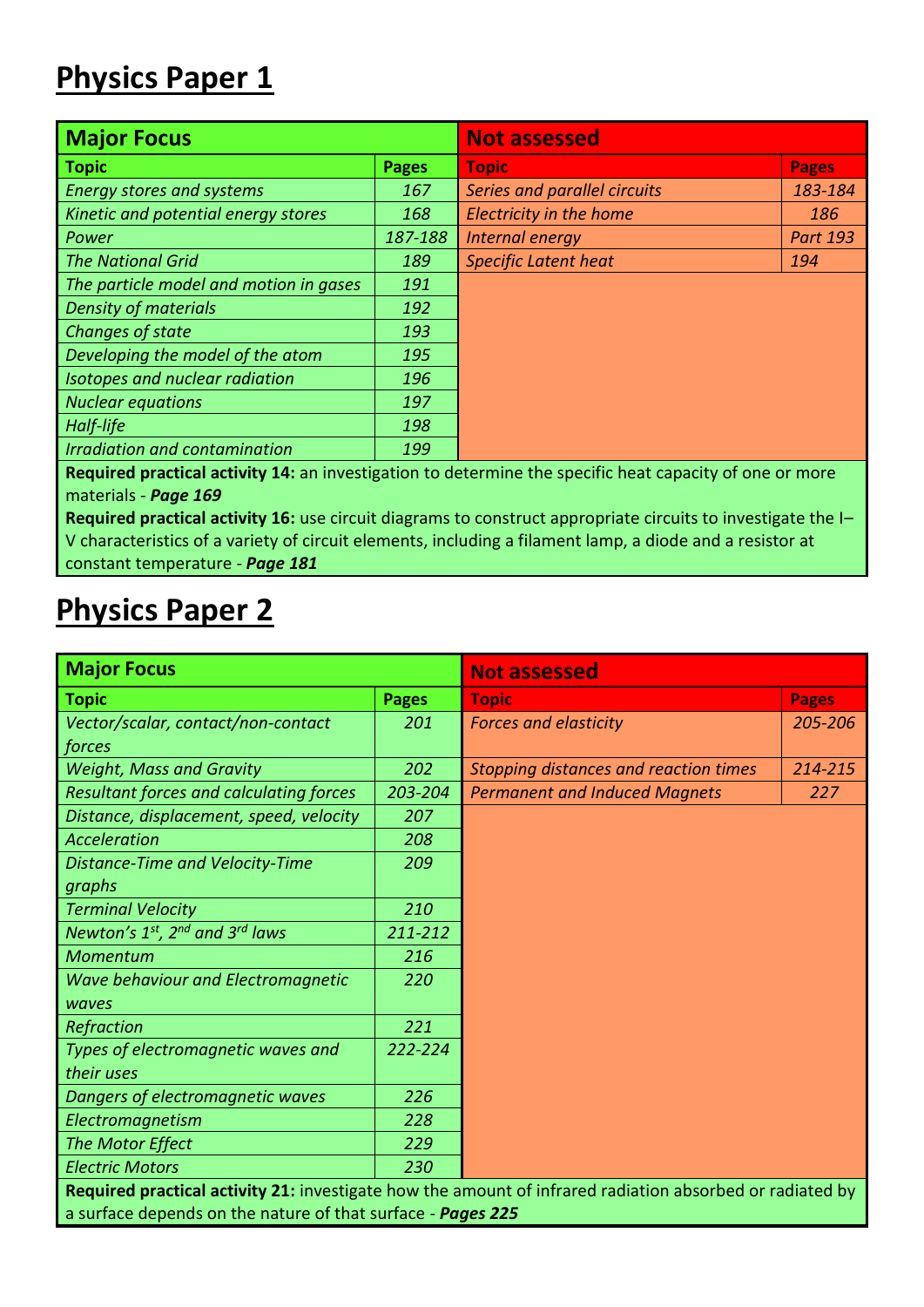

## **Physics Equations Sheet GCSE Combined Science: Trilogy (8464)** and GCSE Combined Science: Synergy  $(8465)$

### FOR USE IN JUNE 2022 ONLY

### HT = Higher Tier only equations

| kinetic energy = $0.5 \times \text{mass} \times (\text{speed})^2$                           | $E_k = \frac{1}{2} m v^2$      |
|---------------------------------------------------------------------------------------------|--------------------------------|
| elastic potential energy = $0.5 \times$ spring constant $\times$ (extension) <sup>2</sup>   | $E_e = \frac{1}{2} k e^2$      |
| gravitational potential energy = mass × gravitational field strength × height               | $E_p = m g h$                  |
| change in thermal energy = mass $\times$ specific heat capacity $\times$ temperature change | $\Delta E = m c \Delta \theta$ |
| power = energy transferred<br>time                                                          | $P=\frac{E}{t}$                |
| work done<br>power = $-$<br>time                                                            | $P=\frac{W}{t}$                |
| useful output energy transfer<br>efficiency = $-$<br>total input energy transfer            |                                |
| $effective =$ useful power output<br>total power input                                      |                                |
| charge flow = current $\times$ time                                                         | $Q=It$                         |
| potential difference = current × resistance                                                 | $V = IR$                       |
| power = potential difference × current                                                      | $P = VI$                       |
| power = $(current)^2$ × resistance                                                          | $P = I^2 R$                    |
| energy transferred = power $\times$ time                                                    | $E = P t$                      |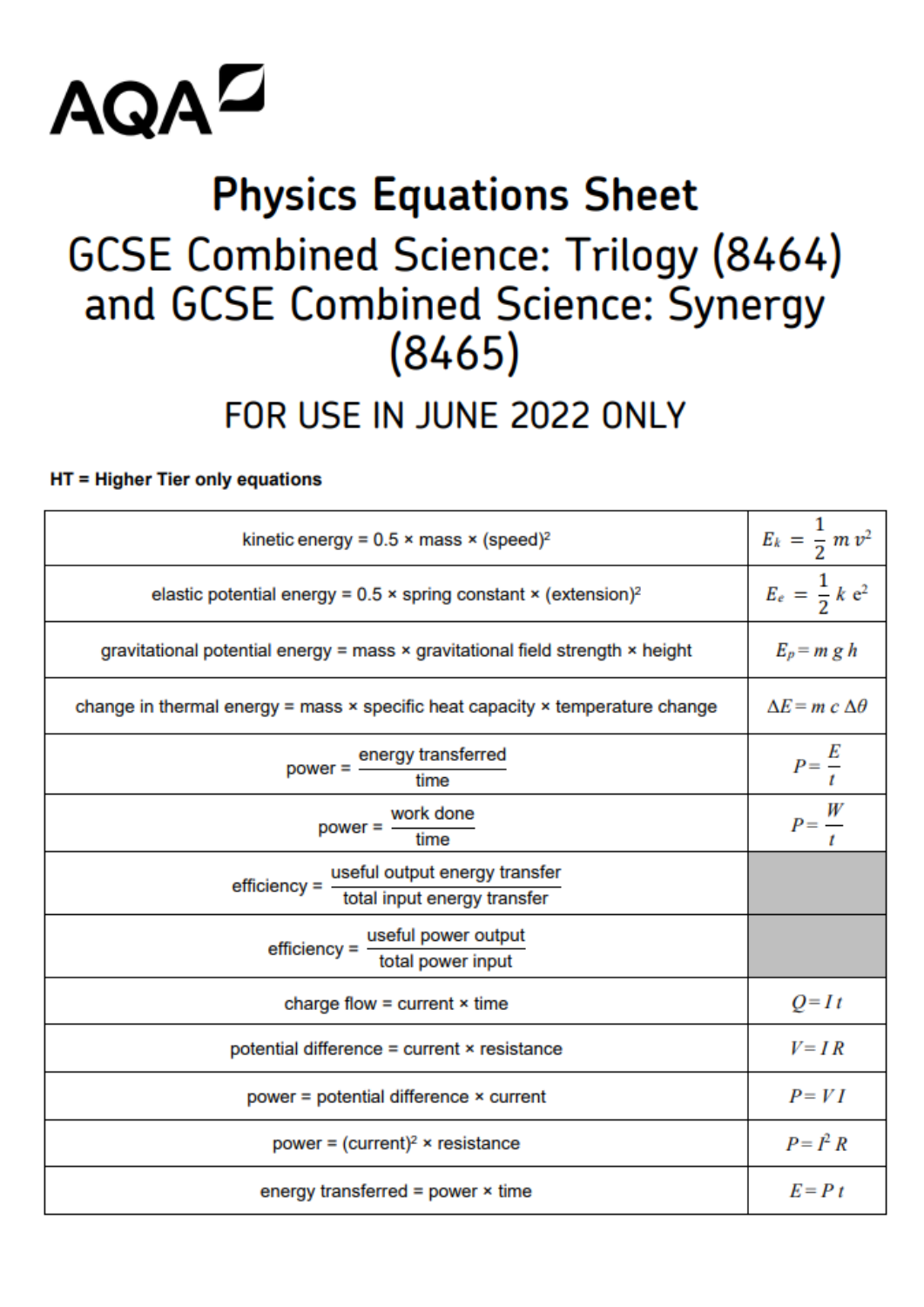|           | energy transferred = charge flow × potential difference                                                                                        | $E = QV$               |
|-----------|------------------------------------------------------------------------------------------------------------------------------------------------|------------------------|
| HT        | potential difference across primary coil x current in primary coil =<br>potential difference across secondary coil x current in secondary coil | $V_p I_p = V_s I_s$    |
|           | $density = \frac{mass}{volume}$                                                                                                                | $\rho = \frac{m}{V}$   |
|           | thermal energy for a change of state $=$ mass $\times$ specific latent heat                                                                    | $E = mL$               |
|           | weight = mass × gravitational field strength                                                                                                   | $W = m g$              |
|           | work done $=$ force $\times$ distance (along the line of action of the force)                                                                  | $W = F s$              |
|           | $force = spring constant × extension$                                                                                                          | $F = k e$              |
|           | distance travelled = speed $\times$ time                                                                                                       | $s = v t$              |
|           | $acceleration = \frac{change in velocity}{time taken}$                                                                                         | $a=\frac{\Delta v}{t}$ |
|           | (final velocity) <sup>2</sup> – (initial velocity) <sup>2</sup> = 2 × acceleration × distance                                                  | $v^2 - u^2 = 2 a s$    |
|           | resultant force $=$ mass $\times$ acceleration                                                                                                 | $F = ma$               |
| <b>HT</b> | momentum = mass $\times$ velocity                                                                                                              | $p = m v$              |
|           | $period = \frac{1}{frequency}$                                                                                                                 | $T=\frac{1}{f}$        |
|           | wave speed = frequency $\times$ wavelength                                                                                                     | $v = f \lambda$        |
| HT        | force on a conductor (at right angles to a magnetic field) carrying a current =<br>magnetic flux density x current x length                    | $F = B II$             |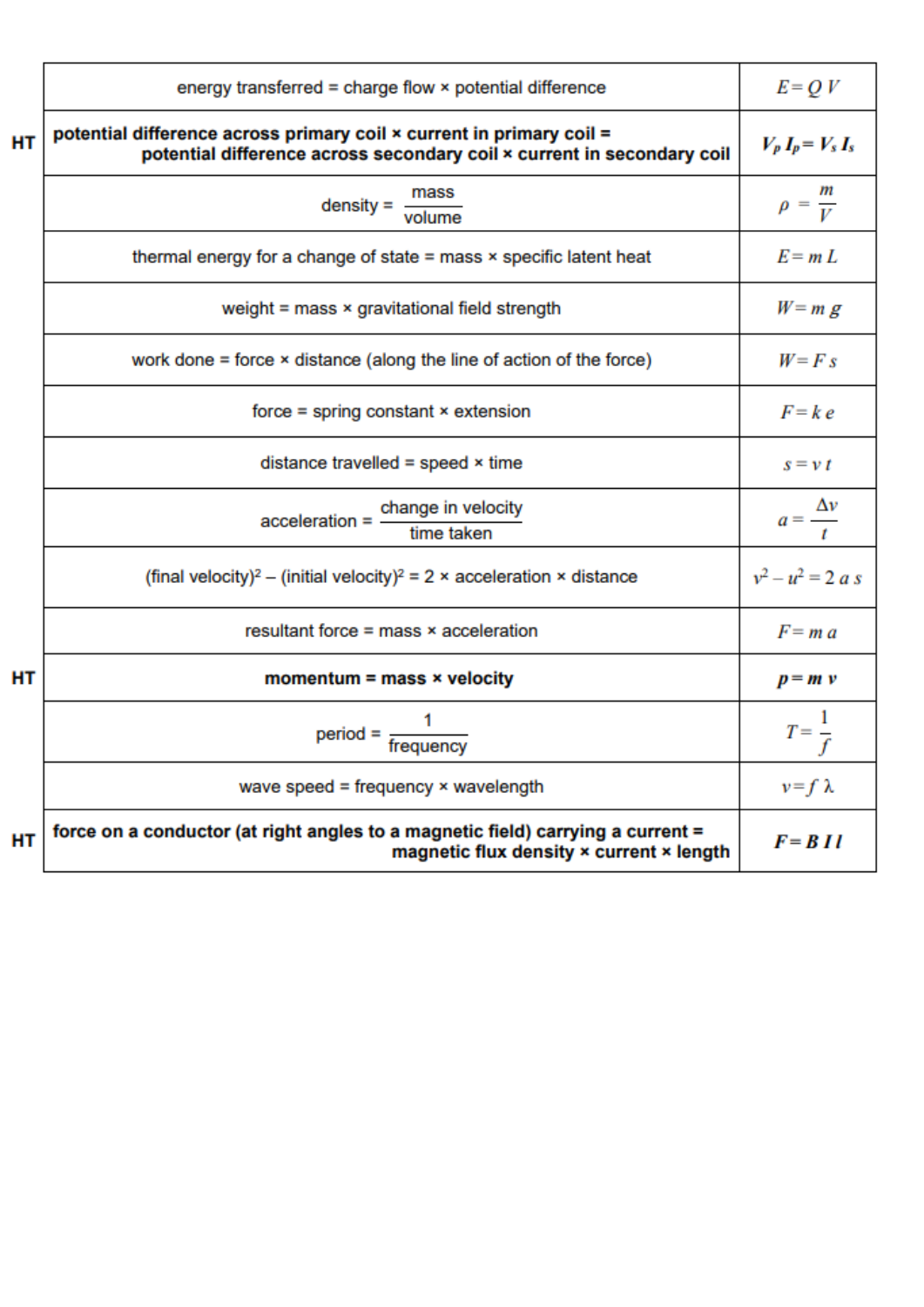## **NOAD**

# The Periodic Table of Elements

 $\mathbf{\tilde{z}}$ 

 $\bullet$ 

ဖ

ທ

d

S

|                                    |                                       |                        |                                  |                            |                |                 |                 |                          |                         |                 | $\texttt{Var} \left[ \frac{1}{2} \texttt{Var} \left[ \frac{1}{2} \texttt{Var} \left[ \frac{1}{2} \texttt{Var} \left[ \frac{1}{2} \texttt{Var} \left[ \frac{1}{2} \texttt{Var} \left[ \frac{1}{2} \texttt{Var} \left[ \frac{1}{2} \texttt{Var} \left[ \frac{1}{2} \texttt{Var} \left[ \frac{1}{2} \texttt{Var} \left[ \frac{1}{2} \texttt{Var} \left[ \frac{1}{2} \right] \right] \right] \right] \right] \right] \right]$                                                               |                      |
|------------------------------------|---------------------------------------|------------------------|----------------------------------|----------------------------|----------------|-----------------|-----------------|--------------------------|-------------------------|-----------------|-----------------------------------------------------------------------------------------------------------------------------------------------------------------------------------------------------------------------------------------------------------------------------------------------------------------------------------------------------------------------------------------------------------------------------------------------------------------------------------------|----------------------|
|                                    |                                       |                        |                                  |                            |                |                 |                 |                          |                         |                 | $\left(50\frac{2}{3}\text{m}\right)$ $\left(50\frac{2}{3}\text{m}\right)$ $\left(50\frac{2}{3}\text{m}\right)$ $\left(50\frac{2}{3}\text{m}\right)$ $\left(50\frac{2}{3}\text{m}\right)$ $\left(50\frac{2}{3}\text{m}\right)$ $\left(50\frac{2}{3}\text{m}\right)$ $\left(50\frac{2}{3}\text{m}\right)$ $\left(50\frac{2}{3}\text{m}\right)$ $\left(50\frac{2}{3}\text{m}\right)$ $\left(50\frac{2}{$                                                                                   |                      |
|                                    |                                       |                        |                                  |                            |                |                 |                 |                          |                         |                 | $\frac{1}{2} \times \frac{1}{2} \times \frac{1}{2} \times \frac{1}{2} \times \frac{1}{2} \times \frac{1}{2} \times \frac{1}{2} \times \frac{1}{2} \times \frac{1}{2} \times \frac{1}{2} \times \frac{1}{2} \times \frac{1}{2} \times \frac{1}{2} \times \frac{1}{2} \times \frac{1}{2} \times \frac{1}{2} \times \frac{1}{2} \times \frac{1}{2} \times \frac{1}{2} \times \frac{1}{2} \times \frac{1}{2} \times \frac{1}{2} \times \frac{1}{2} \times \frac{1}{2} \times \frac{1$       |                      |
|                                    |                                       |                        |                                  |                            |                |                 |                 |                          |                         |                 | $\texttt{G} \bullet \tfrac{2}{9} \texttt{e} \left  \texttt{G} \cdot \mathbf{Q} \right  \texttt{G} \bullet \left  \texttt{G} \cdot \mathbf{Q} \right  \texttt{G} \bullet \mathbf{Q} \left  \texttt{G} \cdot \mathbf{Q} \right  \texttt{G} \bullet \mathbf{Q} \left  \texttt{G} \cdot \mathbf{Q} \right  \texttt{G} \bullet \mathbf{Q} \left  \texttt{G} \cdot \mathbf{Q} \right  \texttt{G} \bullet \mathbf{Q} \left  \texttt{G} \cdot \mathbf{Q} \right  \texttt{G} \bullet \mathbf{Q}$ |                      |
|                                    |                                       |                        |                                  |                            |                |                 |                 |                          |                         |                 | $\sum_{i=1}^{n} \frac{1}{n} \sum_{i=1}^{n} \frac{1}{n} \sum_{i=1}^{n} \frac{1}{n} \sum_{i=1}^{n} \frac{1}{n} \sum_{i=1}^{n} \frac{1}{n} \sum_{i=1}^{n} \frac{1}{n} \sum_{i=1}^{n} \frac{1}{n} \sum_{i=1}^{n} \frac{1}{n} \sum_{i=1}^{n} \frac{1}{n} \sum_{i=1}^{n} \frac{1}{n} \sum_{i=1}^{n} \frac{1}{n} \sum_{i=1}^{n} \frac{1}{n} \sum_{i=1}^{n} \frac{1}{n$                                                                                                                         |                      |
|                                    |                                       |                        |                                  |                            |                |                 |                 |                          |                         |                 | $\begin{picture}(180,10) \put(0,0){\line(1,0){15}} \put(10,0){\line(1,0){15}} \put(10,0){\line(1,0){15}} \put(10,0){\line(1,0){15}} \put(10,0){\line(1,0){15}} \put(10,0){\line(1,0){15}} \put(10,0){\line(1,0){15}} \put(10,0){\line(1,0){15}} \put(10,0){\line(1,0){15}} \put(10,0){\line(1,0){15}} \put(10,0){\line(1,0){15}} \put(10,0){\line($                                                                                                                                     |                      |
|                                    |                                       |                        |                                  |                            |                |                 |                 |                          |                         |                 | $\begin{bmatrix} 1 & 0 & 0 & 0 \\ 0 & 0 & 0 & 0 \\ 0 & 0 & 0 & 0 \\ 0 & 0 & 0 & 0 \\ 0 & 0 & 0 & 0 \\ 0 & 0 & 0 & 0 \\ 0 & 0 & 0 & 0 \\ 0 & 0 & 0 & 0 \\ 0 & 0 & 0 & 0 \\ 0 & 0 & 0 & 0 \\ 0 & 0 & 0 & 0 \\ 0 & 0 & 0 & 0 \\ 0 & 0 & 0 & 0 \\ 0 & 0 & 0 & 0 \\ 0 & 0 & 0 & 0 \\ 0 & 0 & 0 & 0 \\ 0 & 0 & 0 & 0 \\ 0 & 0 & 0 & $                                                                                                                                                         |                      |
|                                    |                                       |                        |                                  |                            |                |                 |                 |                          |                         |                 | $35 = \frac{1}{2} \times 10^{10} \text{ m}^2$                                                                                                                                                                                                                                                                                                                                                                                                                                           |                      |
|                                    |                                       |                        |                                  |                            |                |                 |                 |                          |                         |                 | $38.8$ $\frac{2}{3}$ $\frac{1}{2}$ $\frac{1}{2}$ $\frac{1}{2}$ $\frac{1}{2}$ $\frac{1}{2}$ $\frac{1}{2}$ $\frac{1}{2}$ $\frac{1}{2}$ $\frac{1}{2}$ $\frac{1}{2}$ $\frac{1}{2}$ $\frac{1}{2}$ $\frac{1}{2}$ $\frac{1}{2}$ $\frac{1}{2}$ $\frac{1}{2}$ $\frac{1}{2}$ $\frac{1}{2}$ $\frac{1}{2}$ $\frac{1}{2}$ $\frac{$                                                                                                                                                                   |                      |
| $\frac{1}{\pi}$<br>$\frac{1}{\pi}$ |                                       |                        |                                  |                            |                |                 |                 |                          |                         |                 | $rac{1}{2}$ $rac{1}{2}$ $rac{1}{2}$ $rac{1}{2}$ $rac{1}{2}$ $rac{1}{2}$ $rac{1}{2}$ $rac{1}{2}$ $rac{1}{2}$ $rac{1}{2}$ $rac{1}{2}$ $rac{1}{2}$ $rac{1}{2}$ $rac{1}{2}$ $rac{1}{2}$ $rac{1}{2}$ $rac{1}{2}$ $rac{1}{2}$ $rac{1}{2}$ $rac{1}{2}$ $rac{1}{2}$ $rac{1}{2}$ $rac{1}{2}$ $rac{1}{2}$ $rac{1}{$                                                                                                                                                                               |                      |
|                                    |                                       |                        |                                  |                            | 55<br><b>M</b> | manganese<br>25 | $\frac{5}{2}$   | technetium<br>43         | $\frac{86}{R}$          | $\frac{1}{25}$  | $[270]$<br>Bh<br>$\frac{1}{207}$                                                                                                                                                                                                                                                                                                                                                                                                                                                        |                      |
|                                    |                                       | atomic (proton) number |                                  |                            | នង             | chromium<br>24  | $\frac{8}{2}$   | molybdenum<br>42         | $\frac{1}{8}$<br>$\geq$ | tungsten<br>74  | $\begin{bmatrix} 269\  \mathbf{Sg} \ \mathbf{sg} \ \mathbf{ss} \end{bmatrix}$                                                                                                                                                                                                                                                                                                                                                                                                           |                      |
| Key                                | relative atomic mass<br>atomic symbol | name                   |                                  |                            | 5              | vanadium<br>23  | SS<br>SS        | niobium<br>$\mathcal{A}$ | $\frac{5}{6}$           | $\frac{52}{13}$ | $[270]$<br>Db<br>$40$<br>$105$                                                                                                                                                                                                                                                                                                                                                                                                                                                          |                      |
|                                    |                                       |                        |                                  |                            | $\frac{8}{3}$  | titanium<br>22  | 5<br>ম          | zirconium<br>$40$        | $\frac{4}{25}$          | hafnium<br>72   | $[267]$ <b>Rf</b>                                                                                                                                                                                                                                                                                                                                                                                                                                                                       | rutherfordium<br>104 |
|                                    |                                       |                        |                                  |                            | $\frac{45}{9}$ | scandium<br>21  | 80 ≻ 튛          | 39                       | ត្ត<br>ខេ               | lanthanum<br>57 | 277<br><b>Ac*</b><br>##                                                                                                                                                                                                                                                                                                                                                                                                                                                                 |                      |
|                                    | Be                                    | nuillylec              | $^{24}_{\color{red} \mathbf{N}}$ | magnesium<br>$\frac{2}{3}$ | ទ <b>ី</b>     | calcium<br>20   | $\frac{8}{3}$ ნ | strontium<br>38          | $137$<br>Ba             | barium<br>56    | $\frac{[226]}{Ra}$                                                                                                                                                                                                                                                                                                                                                                                                                                                                      | radium<br>88         |
|                                    |                                       | lithium<br>S           | $\frac{23}{2}$                   | sodium<br>11               | $\frac{8}{3}$  | otassium<br>19  | 85              | rubidium<br>37           | <u>ဒို</u>              | caesium<br>55   | $[223]$ Fr                                                                                                                                                                                                                                                                                                                                                                                                                                                                              | francium<br>87       |

\* The Lanthanides (atomic numbers 58 - 71) and the Actinides (atomic numbers 90 - 103) have been omitted. Relative atomic masses for Cu and CI have not been rounded to the nearest whole number.